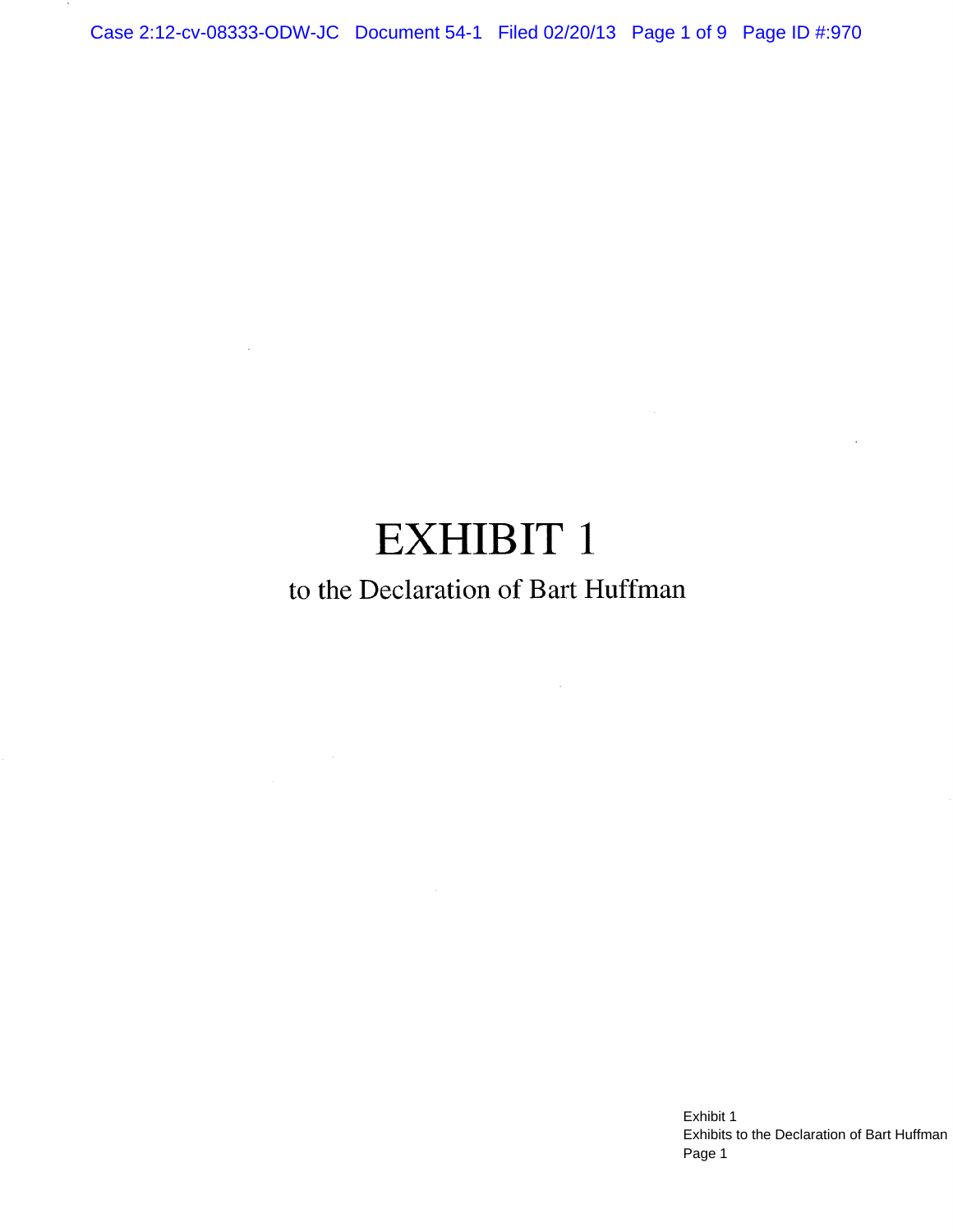Case 2:12-cv-08333-ODW-JC Document 54-1 Filed 02/20/13 Page 2 of 9 Page ID #:971

**Service of Process** 

CT Log Number 520846725

**Transmittal** 07/12/2012



 $\ddot{\phantom{0}}$ 

TO: Jill M Calafiore - Rm 3A233G AT&T Corp.<br>One AT&T Way-Bedminster, NJ 07921-

#### **Process Served in Illinois** RE:

SBC Internet Services, Inc. (Domestic State: CA) FOR:

### ENCLOSED ARE COPIES OF LEGAL PROCESS RECEIVED BY THE STATUTORY AGENT OF THE ABOVE COMPANY AS FOLLOWS:

| TITLE OF ACTION:                                        | AF Holdings LLC, Pltf. vs. John Doe, Dft. // To: SBC Internet Services, Inc., etc.                                                                                               |
|---------------------------------------------------------|----------------------------------------------------------------------------------------------------------------------------------------------------------------------------------|
| DOCUMENT(S) SERVED:                                     | Letter, Order, Subpoena, Attachment(s)                                                                                                                                           |
| <b>COURT/AGENCY:</b>                                    | Northern District of Illinois - U.S. District Court - Eastern Division, IL<br>Case # 212CV05725JFWJEM                                                                            |
| NATURE OF ACTION:                                       | Subpoena - Business records - Pertaining to the IP Address: 75.38.25.176 (2012-03-27<br>17:38:08                                                                                 |
| ON WHOM PROCESS WAS SERVED:                             | C. T. Corporation System, Chicago, IL                                                                                                                                            |
| DATE AND HOUR OF SERVICE:                               | By Process Server on 07/12/2012 at 11:30                                                                                                                                         |
| <b>JURISDICTION SERVED:</b>                             | <b>Illinois</b>                                                                                                                                                                  |
| APPEARANCE OR ANSWER DUE:                               | 08/15/2015 at 10:00 a.m.                                                                                                                                                         |
| ATTORNEY(S) / SENDER(S):                                | Paul Duffy<br>Prenda Law, Inc.<br>161 N. Clark St.<br><b>Suite 3200</b><br>Chicago, IL 60601<br>415-325-5900                                                                     |
| <b>ACTION ITEMS:</b>                                    | CT has retained the current log, Retain Date: 07/12/2012, Expected Purge Date:<br>07/17/2012<br>Image SOP<br>Email Notification, Jill M Calafiore - Rm 3A233G jcalafiore@att.com |
| SIGNED:<br>PER:<br><b>ADDRESS:</b><br><b>TELEPHONE:</b> | C.T. Corporation System<br>Thad DiBartelo<br>208 South LaSalle Street<br>Suite 814<br>Chicago, IL 60604<br>312-345-4336                                                          |

Page 1 of 1/JA

Information displayed on this transmittal is for CT Corporation's<br>record keeping purposes only and is provided to the recipient for<br>quick reference. This information does not constitute a legal opinion as to the nature of action, the amount of damages, the answer date, or any information contained in the documents themselves. Recipient is responsible for interpreting said documents and for taking appropriate action. Signatures on certified mail receipts confirm receipt of package only, not contents.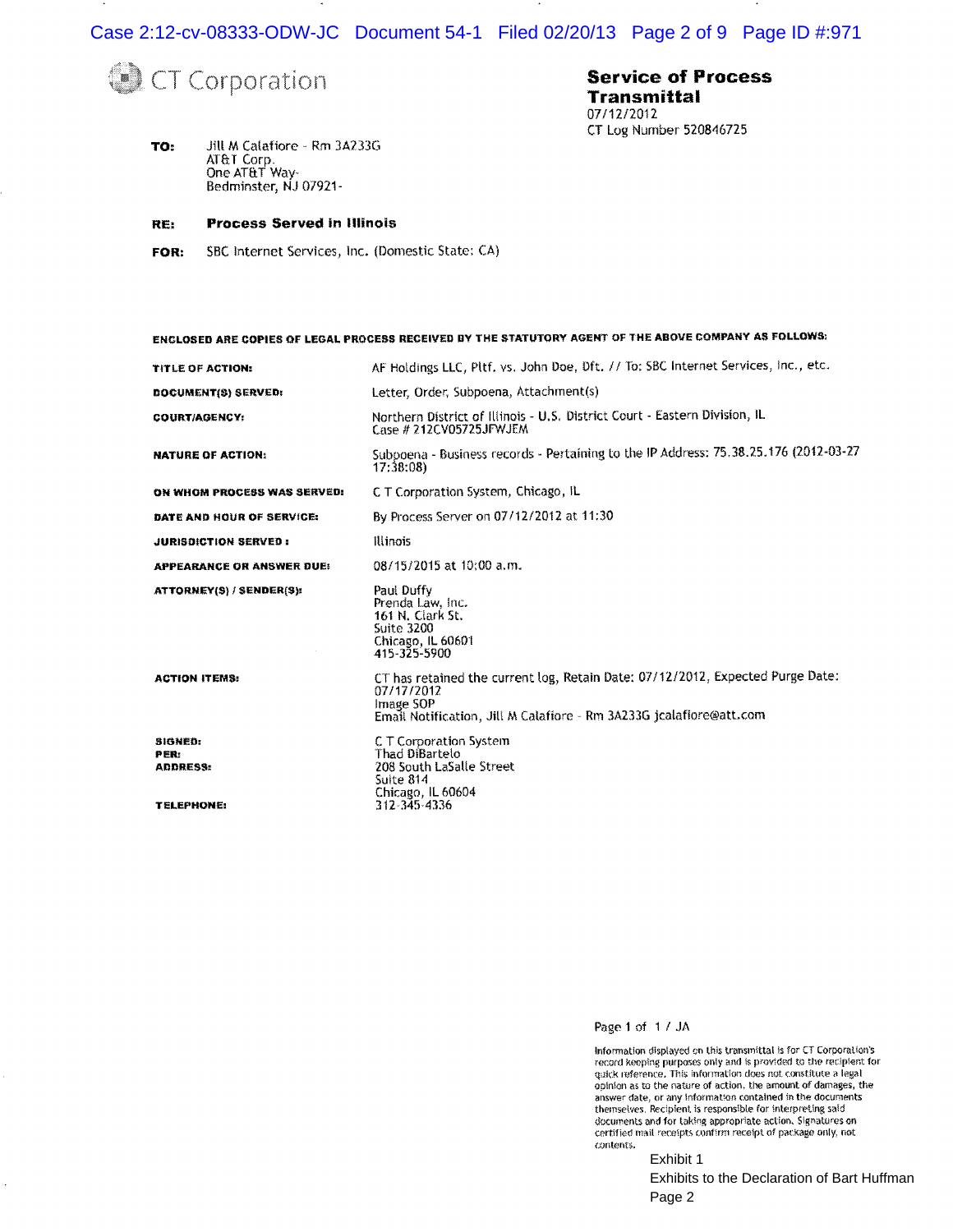Case 2:12-cv-08333-ODW-JC Document 54-1 Filed 02/20/13 Page 3 of 9 Page ID #:972



July 12, 2012

### **Via Hand Delivery**

#### AF Holdings LLC v. John Doe  $Re:$ 2:12-cv-05725-JFW-JEM

Dear Custodian of Records:

Enclosed, please find a subpoena and attachment issued in the above-referenced matter, which is currently pending in the United States District Court for the Central District of California. Specifically, our client is requesting identifying information with respect to subscriber(s) who were associated with IP addresses controlled by your organization at a given date and time. In our subpoena, we have included the IP address, Time, and Time Zone in our search requests.

We regularly receive requests from Internet Service Providers for electronic copies of the enclosed documents, which we are pleased to fulfill. To receive these documents please e-mail your request to our office at the following e-mail address:

### subpoena@wefightpiracy.com

If you have any other questions or concerns regarding this request please direct them to the above e-mail address or feel free to call our offices directly at (415) 325-5900. We will do everything in our power to minimize the burden imposed on your organization associated with our request.

Sincerely,

Prenda Law Inc. Subpoena Team

Fax: 312.893.5677

161 N Clark St., Suite 3200, Chicago, IL 60601

Tel: 312.880.9160

www.wefightpiracy.com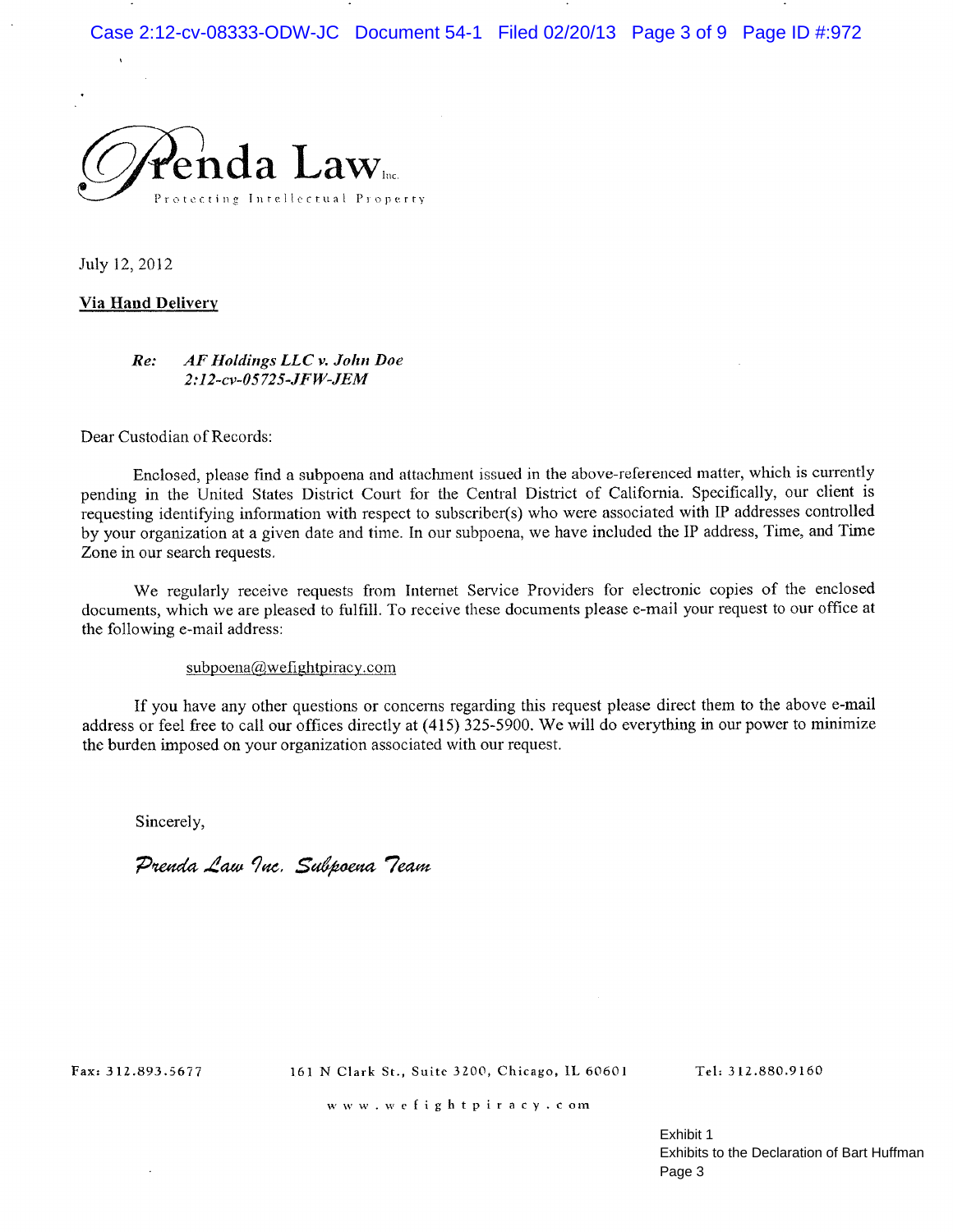|                                                                                              | Cage 2:12-cv-05725-JFW-JEM Document 7 Filed 07/11/12 Page 1 of 3 Page ID #:97                   |  |
|----------------------------------------------------------------------------------------------|-------------------------------------------------------------------------------------------------|--|
|                                                                                              |                                                                                                 |  |
| Brett L. Gibbs, Esq. (SBN 251000)<br>Of Counsel to Prenda Law Inc.<br>38 Miller Avenue, #263 |                                                                                                 |  |
| ill Valley, CA 94941<br>415-325-5900                                                         |                                                                                                 |  |
| $b$ lgibbs@wefightpiracy.com                                                                 |                                                                                                 |  |
| Attorney for Plaintiff                                                                       |                                                                                                 |  |
|                                                                                              |                                                                                                 |  |
| IN THE UNITED STATES DISTRICT COURT FOR THE                                                  |                                                                                                 |  |
| CENTRAL DISTRICT OF CALIFORNIA                                                               |                                                                                                 |  |
|                                                                                              |                                                                                                 |  |
|                                                                                              |                                                                                                 |  |
| AF HOLDINGS LLC,                                                                             | Case No. 2:12-cv-05725-JFW-JEM                                                                  |  |
| Plaintiff,                                                                                   |                                                                                                 |  |
| $V_{\star}$                                                                                  | <b>PROPOSED  ORDER GRANTING</b>                                                                 |  |
| JOHN DOE,                                                                                    | <b>CATION FOR LEAVE TO</b><br>TAKE EXPEDITED DISCOVERY                                          |  |
| Defendant.                                                                                   |                                                                                                 |  |
|                                                                                              |                                                                                                 |  |
|                                                                                              | <b>ORDER GRANTING PLAINTIFF'S EX PARTE APPLICATION FOR LEAVE</b><br>TO TAKE EXPEDITED DISCOVERY |  |
|                                                                                              | The Court has reviewed the Complaint with attached Exhibits, Plaintiff's $Ex$                   |  |
|                                                                                              | Parte Application for Leave to Take Expedited Discovery and all the papers filed in             |  |
|                                                                                              | connection with the motion, and relevant case law. Accordingly, it is hereby                    |  |
| ORDERED that Plaintiff's <i>Ex Parte</i> Application for Leave to Take Discovery is          |                                                                                                 |  |
| GRANTED; it is further                                                                       |                                                                                                 |  |
|                                                                                              | ORDERED that Plaintiff may immediately serve Rule 45 subpoena(s) to                             |  |
|                                                                                              | identify John Doe associated with Internet Protocol ("IP") address listed in the                |  |
|                                                                                              | Complaint, limited to the following categories of entities and information:                     |  |
|                                                                                              |                                                                                                 |  |
|                                                                                              |                                                                                                 |  |
|                                                                                              | Exhibit 1                                                                                       |  |

 $\sim$ 

 $\sim$ 

 $\sim 20$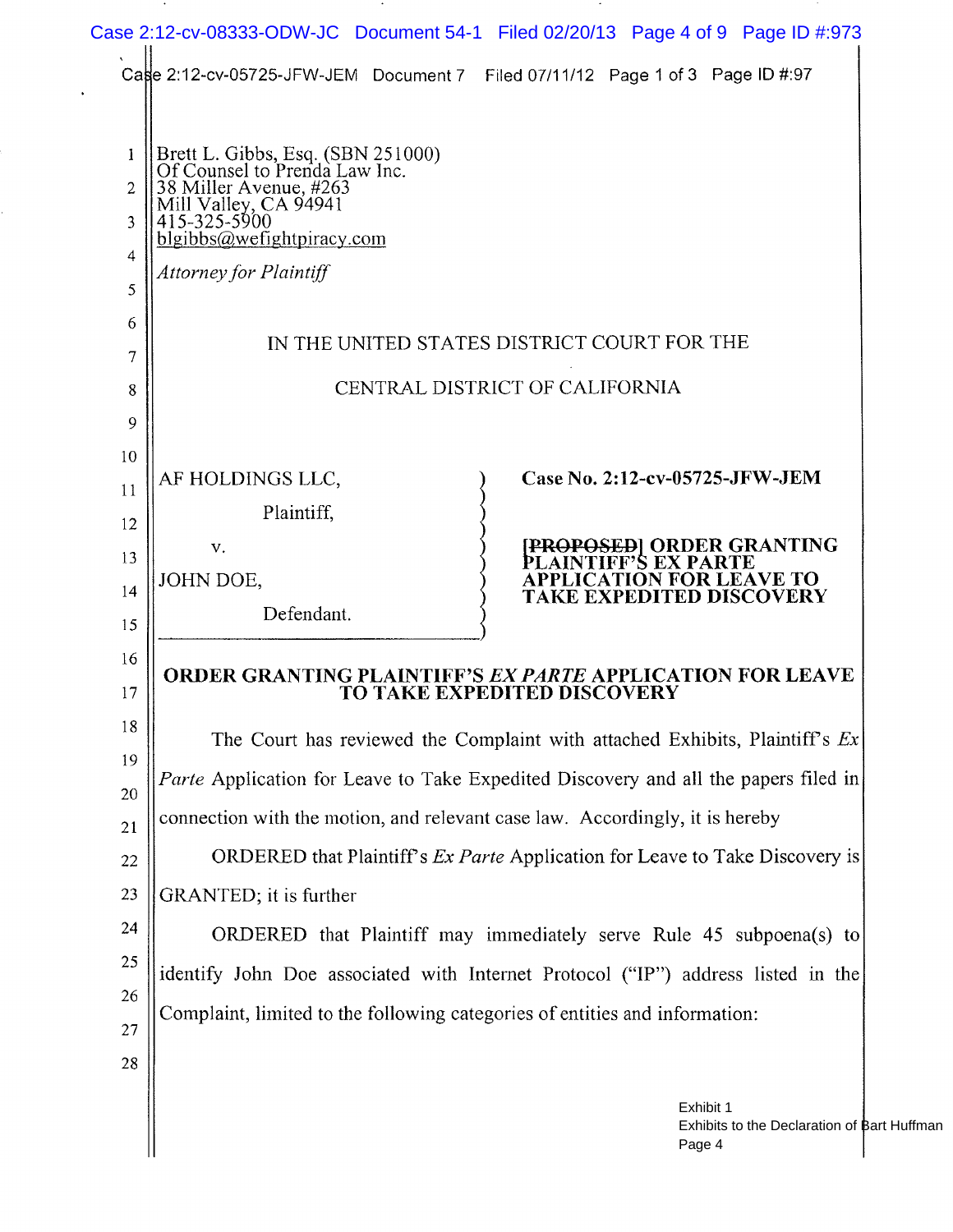Cage 2:12-cv-05725-JFW-JEM Document 7 Filed 07/11/12 Page 2 of 3 Page ID #:98

From Internet Service Provider (ISP) identified in Plaintiff's Ex Parte Application for Leave to Take Expedited Discovery and any other entity identified as a provider of Internet services to John Doe in response to a subpoena or as a result of ongoing BitTorrent activity monitoring: information sufficient to identify John Doe associated with IP address listed in the Complaint, including name, current (and permanent) address, telephone number, e-mail address, and Media Access Control address; it is further

ORDERED any information disclosed to the Plaintiff in response to a Rule 45 subpoena may be used by the Plaintiff solely for the purpose of protecting Plaintiff's  $12$ rights as set forth in its Complaint; it is further 13

ORDERED that Plaintiff and any entity which receives a subpoena shall confer, 14 if necessary, with respect to the issue of payment for the information requested in the 15 16 subpoena or for resolution of IP addresses which are not controlled by such entity, 17 duplicate IP addresses that resolve to the same individual, other IP addresses that do 18 not provide the name and other information requested of a unique individual, or for 19 the entity's internal costs to notify its customers; it is further 20

ORDERED that any entity which receives a subpoena and elects to charge for  $21$ the costs of production shall provide a billing summary and any cost reports that serve 22 23 as a basis for such

billing summary and any costs claimed by such entity; it is further

ORDERED that Plaintiff shall serve a copy of this Order along with any subpoenas issued pursuant to this Order; it is further

27 28

24

25

26

 $\mathbf{1}$ 

 $\overline{2}$ 

3

 $\overline{4}$ 

5

6

 $\overline{7}$ 

 $8\,$ 

9

10

 $11$ 

 $\overline{2}$ 

[PROPOSED] ORDER GRANTING APPLICATION FOR EXPEDITED DISCOVERY No. 2:12-cv-05725-JFW-JEM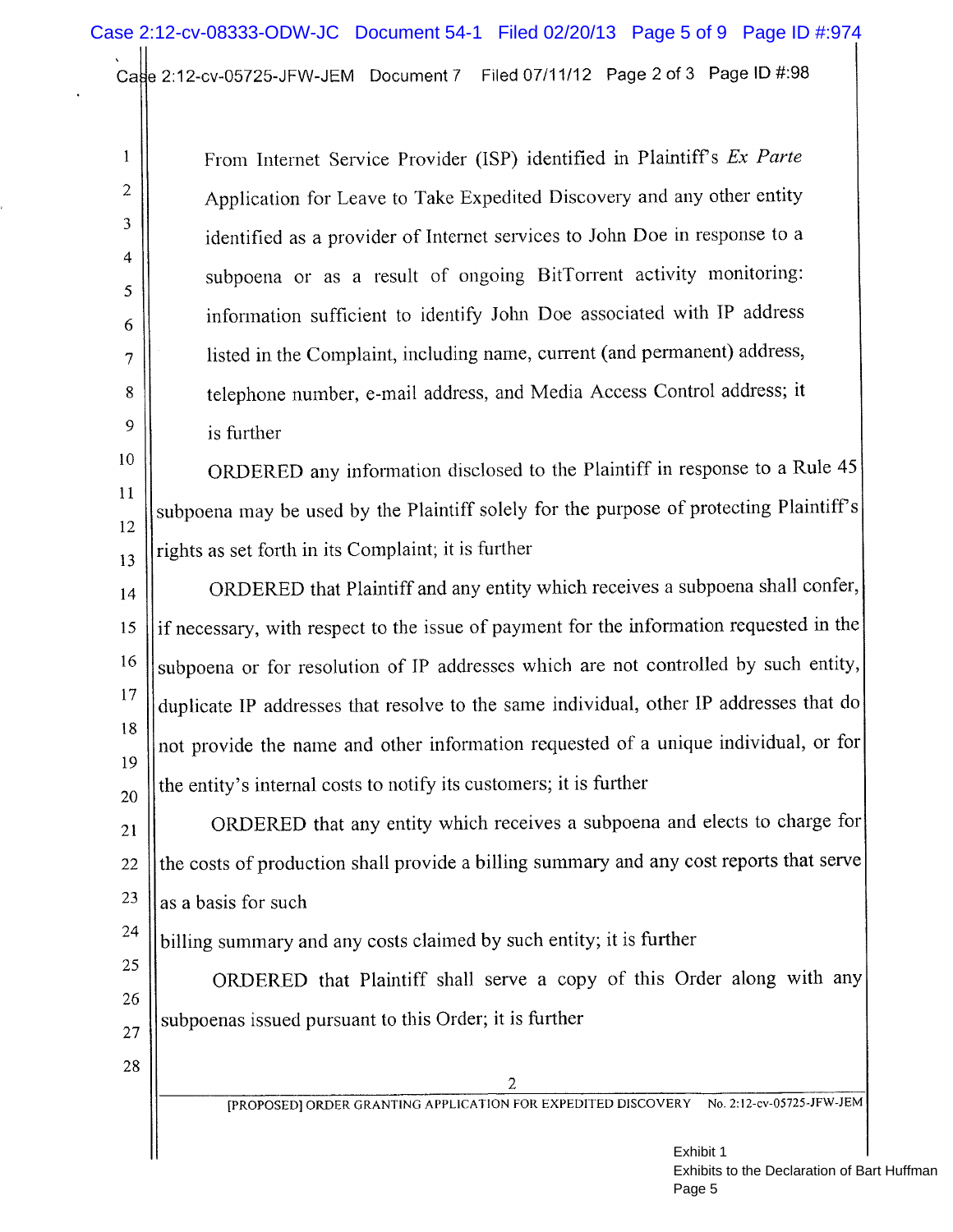# Case 2:12-cv-08333-ODW-JC Document 54-1 Filed 02/20/13 Page 6 of 9 Page ID #:975Case 2:12-cv-05725-JFW-JEM Document 7 Filed 07/11/12 Page 3 of 3 Page ID #:99

×

| 1                | ORDERED that if any entity subpoenaed pursuant to this Order wishes to move                     |  |  |  |  |  |  |
|------------------|-------------------------------------------------------------------------------------------------|--|--|--|--|--|--|
| $\boldsymbol{2}$ | to quash the subpoena, it must do so before the return date of the subpoena, which              |  |  |  |  |  |  |
| $\mathfrak{Z}$   | shall be 30 days from the date of service;                                                      |  |  |  |  |  |  |
| 4                | Finally, it is ORDERED that the subpoenaed entity shall preserve any                            |  |  |  |  |  |  |
| 5                |                                                                                                 |  |  |  |  |  |  |
| 6                | subpoenaed information pending the resolution of any timely-filed motion to quash;              |  |  |  |  |  |  |
| 7                |                                                                                                 |  |  |  |  |  |  |
| 8                |                                                                                                 |  |  |  |  |  |  |
| 9                | DATED: July 11, 2012                                                                            |  |  |  |  |  |  |
| 10<br>11         | nited States Magistrate Judge                                                                   |  |  |  |  |  |  |
| 12               |                                                                                                 |  |  |  |  |  |  |
| 13               |                                                                                                 |  |  |  |  |  |  |
| 14               |                                                                                                 |  |  |  |  |  |  |
| 15               |                                                                                                 |  |  |  |  |  |  |
| 16               |                                                                                                 |  |  |  |  |  |  |
| 17               |                                                                                                 |  |  |  |  |  |  |
| 18               |                                                                                                 |  |  |  |  |  |  |
| 19               |                                                                                                 |  |  |  |  |  |  |
| 20               |                                                                                                 |  |  |  |  |  |  |
| 21               |                                                                                                 |  |  |  |  |  |  |
| 22               |                                                                                                 |  |  |  |  |  |  |
| 23               |                                                                                                 |  |  |  |  |  |  |
| 24               |                                                                                                 |  |  |  |  |  |  |
| 25               |                                                                                                 |  |  |  |  |  |  |
| 26<br>27         |                                                                                                 |  |  |  |  |  |  |
| 28               |                                                                                                 |  |  |  |  |  |  |
|                  | 3<br>[PROPOSED] ORDER GRANTING APPLICATION FOR EXPEDITED DISCOVERY<br>No. 2:12-cv-05725-JFW-JEM |  |  |  |  |  |  |
|                  |                                                                                                 |  |  |  |  |  |  |
|                  | Exhibit 1<br>Exhibits to the Declaration of Bart H                                              |  |  |  |  |  |  |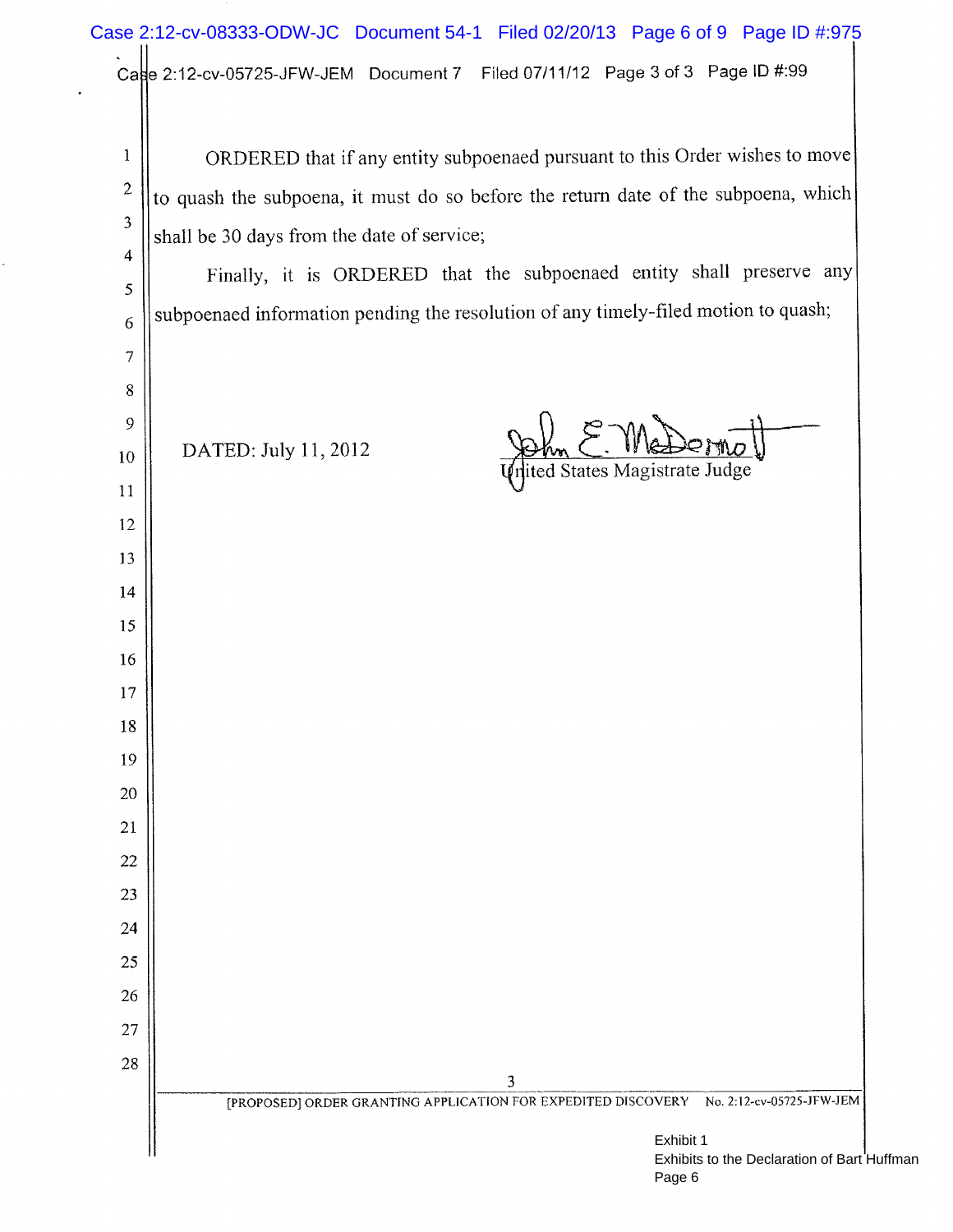|  |  | AO 88B (Rev. 06/09) Subpoena to Produce Documents, Information, or Objects or to Permit Inspection of Premises in a Civil Action |
|--|--|----------------------------------------------------------------------------------------------------------------------------------|
|--|--|----------------------------------------------------------------------------------------------------------------------------------|

## **UNITED STATES DISTRICT COURT**

for the

١

)  $\lambda$ 

 $\lambda$  $\lambda$ 

Northern District of Illinois

AF HOLDINGS LLC

Plaintiff v.

JOHN DOE

Defendant

Civil Action No. 2:12-cv-05725-JFW-JEM

(If the action is pending in another district, state where: Central District of California

### SUBPOENA TO PRODUCE DOCUMENTS, INFORMATION, OR OBJECTS OR TO PERMIT INSPECTION OF PREMISES IN A CIVIL ACTION

To: Subpoena Compliance/Custodian of Records: SBC Internet Services, Inc. d/b/a AT&T Internet Services c/o C T Corporation System; 208 S. LaSalle St. Ste. 814, Chicago, IL 60604-1101.

*Production:* YOU ARE COMMANDED to produce at the time, date, and place set forth below the following documents, electronically stored information, or objects, and permit their inspection, copying, testing, or sampling of the material: In accordance with the conditions in the attached order, provide the name, current (and permanent) addresses, telephone numbers, e-mail addresses and Media Access Control addresses of all persons whose IP addresses are listed in the attached spreadsheet. We will be pleased to provide data to you in the most effective format if you let us know what your preferred format is.

| Place: Prenda Law Inc.     | Date and Time:      |
|----------------------------|---------------------|
| 161 N Clark St. Suite 3200 | 08/15/2012 10:00 am |
| Chicago, IL 60601          |                     |

**I** Inspection of Premises: YOU ARE COMMANDED to permit entry onto the designated premises, land, or other property possessed or controlled by you at the time, date, and location set forth below, so that the requesting party may inspect, measure, survey, photograph, test, or sample the property or any designated object or operation on it.

| Place:                                                                                                                                | <b>STATISTICS</b><br>Date and Time: |
|---------------------------------------------------------------------------------------------------------------------------------------|-------------------------------------|
|                                                                                                                                       |                                     |
| <b>NAMES OF DEPOSITORS OF PERSONS ASSESSED AND DESCRIPTIONS OF PERSONS ASSESSED.</b><br>_________<br><b>Brown Address Association</b> | ______<br>_____                     |

The provisions of Fed. R. Civ. P. 45(c), relating to your protection as a person subject to a subpoena, and Rule 45 (d) and (e), relating to your duty to respond to this subpoena and the potential consequences of not doing so, are attached.

Date: 07/12/2012

**CLERK OF COURT** 

**OR** 

Feb A. H

Attorney's signature

Signature of Clerk or Deputy Clerk

The name, address, e-mail, and telephone number of the attorney representing (name of party)

AF Holdings, LLC

, who issues or requests this subpoena, are:

Paul Duffy, Prenda Law, Inc.; 161 N. Clark St. Suite 3200, Chicago IL 60601; paduffy@wefightpiracy.com; (415) 325-5900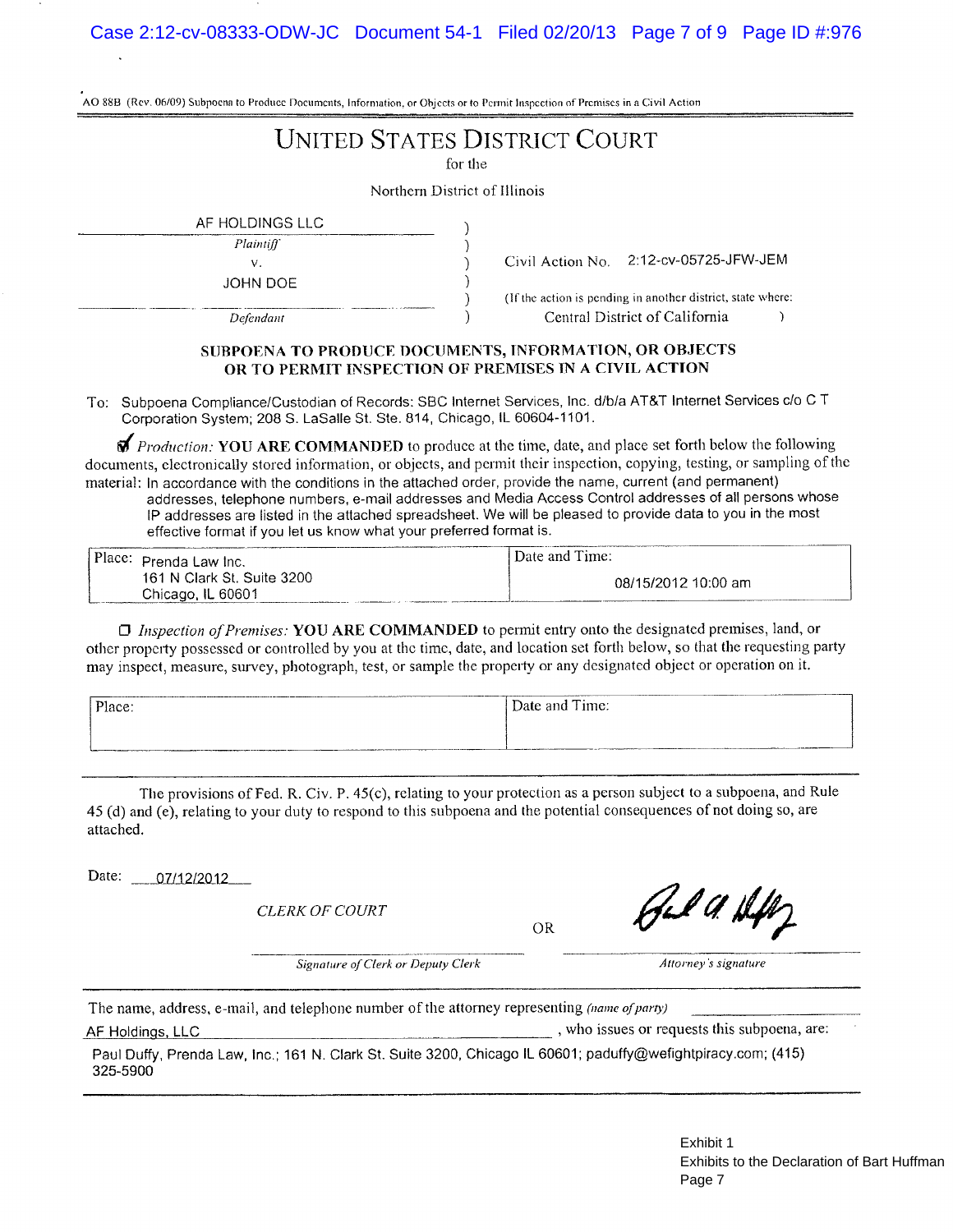Case 2:12-cv-08333-ODW-JC Document 54-1 Filed 02/20/13 Page 8 of 9 Page ID #:977

### SUBPOENA ATTACHMENT

 $\ddot{\phantom{a}}$ 

 $\ddot{\phantom{a}}$  $\cdot$ 

ć.

The times listed below are in Coordinated Universal Time (UTC)

| <b>IIP</b> Address | Date/Time (UTC)      |  |
|--------------------|----------------------|--|
| 175.38.25.176      | 12012-03-27 17:38:08 |  |